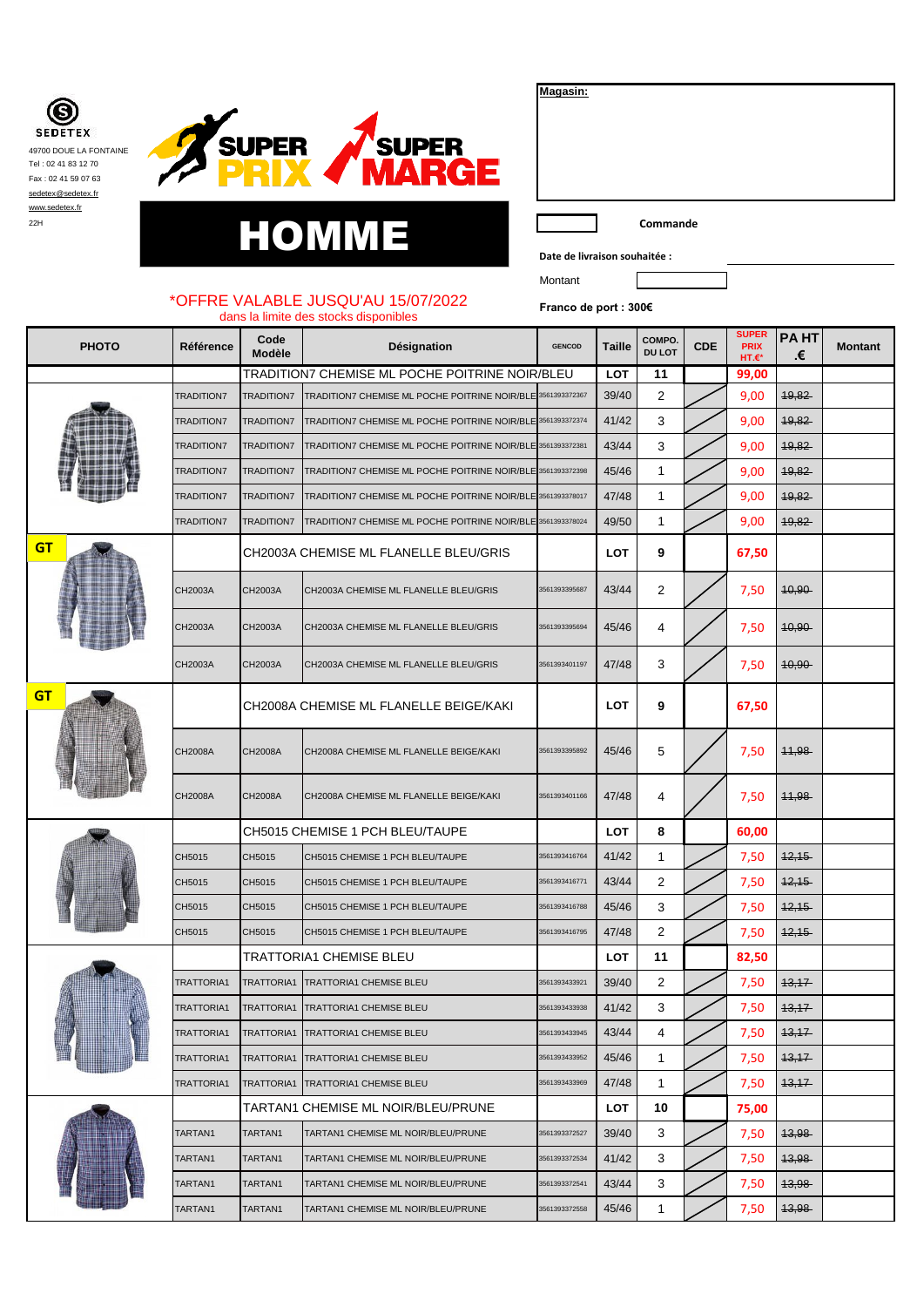|  |            |          | <b>TYPIQUE1 CHEMISE ML 1 PCHS POITRINE BLEU</b>           |               | <b>LOT</b>   | 9              |                                                                                                                                                                                                                                                                                             | 72,00  |                  |  |
|--|------------|----------|-----------------------------------------------------------|---------------|--------------|----------------|---------------------------------------------------------------------------------------------------------------------------------------------------------------------------------------------------------------------------------------------------------------------------------------------|--------|------------------|--|
|  | TYPIQUE1   | TYPIQUE1 | TYPIQUE1 CHEMISE ML 1 PCHS POITRINE BLEU                  | 3561393373289 | 39/40        | 3              |                                                                                                                                                                                                                                                                                             | 8,00   | 44,56            |  |
|  | TYPIQUE1   | TYPIQUE1 | TYPIQUE1 CHEMISE ML 1 PCHS POITRINE BLEU                  | 3561393373296 | 41/42        | 3              |                                                                                                                                                                                                                                                                                             | 8,00   | <b>14,56</b>     |  |
|  | TYPIQUE1   | TYPIQUE1 | TYPIQUE1 CHEMISE ML 1 PCHS POITRINE BLEU                  | 3561393373302 | 43/44        | $\overline{2}$ |                                                                                                                                                                                                                                                                                             | 8,00   | 14,56            |  |
|  | TYPIQUE1   | TYPIQUE1 | TYPIQUE1 CHEMISE ML 1 PCHS POITRINE BLEU                  | 3561393373319 | 45/46        | 1              |                                                                                                                                                                                                                                                                                             | 8,00   | 14,56            |  |
|  |            |          | 3108GN CHEMISE FERM BOUTONS GRIS/NOIR/ORANGE              |               | LOT          | 14             |                                                                                                                                                                                                                                                                                             | 84,00  |                  |  |
|  | 110502U001 | 3108GN   | 3108GN CHEMISE FERM BOUTONS GRIS/NOIR/ORANG4029148500483  |               | S            | 1              |                                                                                                                                                                                                                                                                                             | 6,00   | $45.60 -$        |  |
|  | 110502U001 | 3108GN   | 3108GN CHEMISE FERM BOUTONS GRIS/NOIR/ORANG4029148500490  |               | M            | 3              |                                                                                                                                                                                                                                                                                             | 6,00   | 45,60            |  |
|  | 110502U001 | 3108GN   | 3108GN CHEMISE FERM BOUTONS GRIS/NOIR/ORANG 4029148500506 |               | L            | 3              |                                                                                                                                                                                                                                                                                             | 6,00   | $45,60 -$        |  |
|  | 110502U001 | 3108GN   | 3108GN CHEMISE FERM BOUTONS GRIS/NOIR/ORANG4029148500513  |               | <b>XL</b>    | 3              |                                                                                                                                                                                                                                                                                             | 6,00   | $45,60 -$        |  |
|  | 110502U001 | 3108GN   | 3108GN CHEMISE FERM BOUTONS GRIS/NOIR/ORANG4029148500520  |               | 2XL          | 3              |                                                                                                                                                                                                                                                                                             | 6,00   | 15,60            |  |
|  | 110502U001 | 3108GN   | 3108GN CHEMISE FERM BOUTONS GRIS/NOIR/ORANG4029148500537  |               | 3XL          | 1              |                                                                                                                                                                                                                                                                                             | 6,00   | $45,60 -$        |  |
|  |            |          | PRODIGE2 SWEAT MOLLETON COL CAMIONNEUR BORDEA             |               | <b>LOT</b>   | 12             |                                                                                                                                                                                                                                                                                             | 108,00 |                  |  |
|  | PRODIGE2   | PRODIGE2 | PRODIGE2 SWEAT MOLLETON COL CAMIONNEUR BO 3561393371926   |               | M            | $\overline{2}$ |                                                                                                                                                                                                                                                                                             | 9,00   | 45,48            |  |
|  | PRODIGE2   | PRODIGE2 | PRODIGE2 SWEAT MOLLETON COL CAMIONNEUR BO 3561393371933   |               | L.           | 3              |                                                                                                                                                                                                                                                                                             | 9,00   | 45,48            |  |
|  | PRODIGE2   | PRODIGE2 | PRODIGE2 SWEAT MOLLETON COL CAMIONNEUR BO 3561393371940   |               | XL           | 3              |                                                                                                                                                                                                                                                                                             | 9,00   | <del>15,48</del> |  |
|  | PRODIGE2   | PRODIGE2 | PRODIGE2 SWEAT MOLLETON COL CAMIONNEUR BO 3561393371957   |               | 2XL          | $\overline{2}$ |                                                                                                                                                                                                                                                                                             | 9,00   | 15,48            |  |
|  | PRODIGE2   | PRODIGE2 | PRODIGE2 SWEAT MOLLETON COL CAMIONNEUR BO 3561393378048   |               | 3XL          | $\overline{2}$ |                                                                                                                                                                                                                                                                                             | 9,00   | 15,48            |  |
|  |            |          | PRODIGE3 SWEAT MOLLETON COL CAMIONNEUR TAUPE C            |               | LOT          | 10             |                                                                                                                                                                                                                                                                                             | 90,00  |                  |  |
|  | PRODIGE3   | PRODIGE3 | PRODIGE3 SWEAT MOLLETON COL CAMIONNEUR TAL 3561393371964  |               | м            | 1              |                                                                                                                                                                                                                                                                                             | 9,00   | 15,48            |  |
|  | PRODIGE3   | PRODIGE3 | PRODIGE3 SWEAT MOLLETON COL CAMIONNEUR TAU3561393371971   |               | L            | 2              |                                                                                                                                                                                                                                                                                             | 9,00   | 45,48            |  |
|  | PRODIGE3   | PRODIGE3 | PRODIGE3 SWEAT MOLLETON COL CAMIONNEUR TAL 3561393371988  |               | XL           | 3              |                                                                                                                                                                                                                                                                                             | 9,00   | 15,48            |  |
|  | PRODIGE3   | PRODIGE3 | PRODIGE3 SWEAT MOLLETON COL CAMIONNEUR TAL 3561393371995  |               | 2XL          | 3              |                                                                                                                                                                                                                                                                                             | 9,00   | 45,48            |  |
|  | PRODIGE3   | PRODIGE3 | PRODIGE3 SWEAT MOLLETON COL CAMIONNEUR TAL3561393378055   |               | 3XL          | 1              |                                                                                                                                                                                                                                                                                             | 9,00   | 45,48            |  |
|  |            |          | SH1199 GILET SM MULTIPOCHES MARRON                        |               | LOT          | 15             |                                                                                                                                                                                                                                                                                             | 150,00 |                  |  |
|  | 121199U002 | SH1199   | SH1199 GILET SM MULTIPOCHES MARRON                        | 3561390673108 | S            | 1              | 10,00<br><b>18,90</b><br>10,00<br>$48,90 -$<br>10,00<br>18,90<br>10,00<br>48,90<br>10,00<br>$48,90 -$<br>10,00<br>$48,90 -$<br>10,00<br>$48,90 -$<br>48,90<br>10,00<br>90,00<br>14,36<br>9,00<br>9,00<br>14,36<br>14,36<br>9,00<br>90,00<br>9,00<br>44,36<br>9,00<br>14,36<br>14,36<br>9,00 |        |                  |  |
|  | 121199U002 | SH1199   | SH1199 GILET SM MULTIPOCHES MARRON                        | 3561390673115 | М            | 1              |                                                                                                                                                                                                                                                                                             |        |                  |  |
|  | 121199U002 | SH1199   | SH1199 GILET SM MULTIPOCHES MARRON                        | 3561390673122 | L            | 1              |                                                                                                                                                                                                                                                                                             |        |                  |  |
|  | 121199U002 | SH1199   | SH1199 GILET SM MULTIPOCHES MARRON                        | 3561390673139 | XL           | 3              |                                                                                                                                                                                                                                                                                             |        |                  |  |
|  | 121199U002 | SH1199   | SH1199 GILET SM MULTIPOCHES MARRON                        | 3561390673146 | 2XL          | 3              |                                                                                                                                                                                                                                                                                             |        |                  |  |
|  | 121199U002 | SH1199   | SH1199 GILET SM MULTIPOCHES MARRON                        | 3561390673153 | 3XL          | 3              |                                                                                                                                                                                                                                                                                             |        |                  |  |
|  | 121199U002 | SH1199   | SH1199 GILET SM MULTIPOCHES MARRON                        | 3561390673160 | 4XL          | 2              |                                                                                                                                                                                                                                                                                             |        |                  |  |
|  | 121199U002 | SH1199   | SH1199 GILET SM MULTIPOCHES MARRON                        | 3561390673177 | 5XL          | $\mathbf{1}$   |                                                                                                                                                                                                                                                                                             |        |                  |  |
|  |            |          | M02013 GILET SM CANVAS BRUN/MARRON                        |               | LOT          | 10             |                                                                                                                                                                                                                                                                                             |        |                  |  |
|  | M02013U001 | M02013   | M02013 GILET SM CANVAS BRUN/MARRON                        | 3700380101775 | <b>PETIT</b> | $\overline{2}$ |                                                                                                                                                                                                                                                                                             |        |                  |  |
|  | M02013U001 | M02013   | M02013 GILET SM CANVAS BRUN/MARRON                        | 3700380101782 | <b>MOYEN</b> | 4              |                                                                                                                                                                                                                                                                                             |        |                  |  |
|  | M02013U001 | M02013   | M02013 GILET SM CANVAS BRUN/MARRON                        | 3700380101799 | <b>GRAND</b> | 4              |                                                                                                                                                                                                                                                                                             |        |                  |  |
|  |            |          | M02013 GILET SM CANVAS MARRON/BRUN                        |               | <b>LOT</b>   | 10             |                                                                                                                                                                                                                                                                                             |        |                  |  |
|  | M02013U002 | M02013   | M02013 GILET SM CANVAS MARRON/BRUN                        | 3700380101829 | PETIT        | 3              |                                                                                                                                                                                                                                                                                             |        |                  |  |
|  | M02013U002 | M02013   | M02013 GILET SM CANVAS MARRON/BRUN                        | 3700380101836 | <b>MOYEN</b> | 3              |                                                                                                                                                                                                                                                                                             |        |                  |  |
|  | M02013U002 | M02013   | M02013 GILET SM CANVAS MARRON/BRUN                        | 3700380101843 | <b>GRAND</b> | 4              |                                                                                                                                                                                                                                                                                             |        |                  |  |